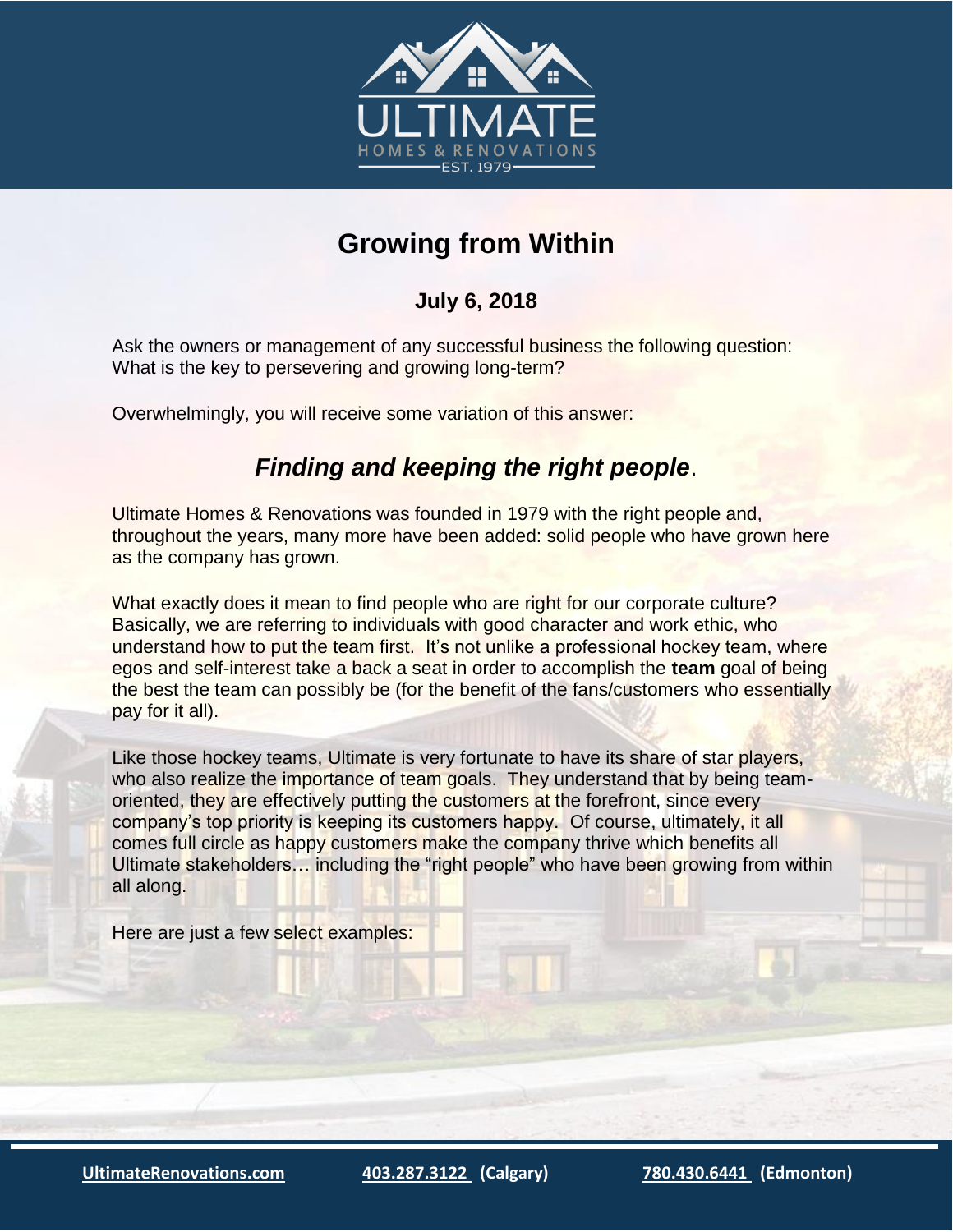



Jeff Rogers began his Ultimate career as a Runner / General Construction Labourer. If you're not familiar with the "Runner" position, let's just summarize it quickly by saying it isn't easy, and it isn't much fun. Project Managers are relying on you to pick up material from vendors and deliver it to job sites on time. Failure to do so can delay the entire project. When you're not running around town picking up and delivering company purchases, you are likely helping with demolition, or breaking concrete, or cleaning up the inevitable dust and debris that is left behind during renovations.

After high school, Jeff felt it was time to go and get his credentials as an Architectural Technologist. He started doing the Architectural Drafting and Design for Ultimate in 2012 and in 2018, he was promoted to Sales & Design Manager.

He is now an integral part of the early-stage renovation process for Ultimate. When you first book an initial consultation, chances are quite good you will meet Jeff (along with our President, Danny Ritchie) as they discuss your renovation options and provide you with an initial ballpark estimate.

Dan Lawless started with Ultimate Homes & Renovations in 2009 as a Carpenter Apprentice, obtaining his RSE (*Red Seal Endorsement*) and Journeyman Carpenter status in 2011.

**[UltimateRenovations.com](http://www.ultimaterenovations.com/) [403.287.3122](tel:(403)%20287-3122) (Calgary) [780.430.6441](tel:(780)%20430-6441) (Edmonton)**